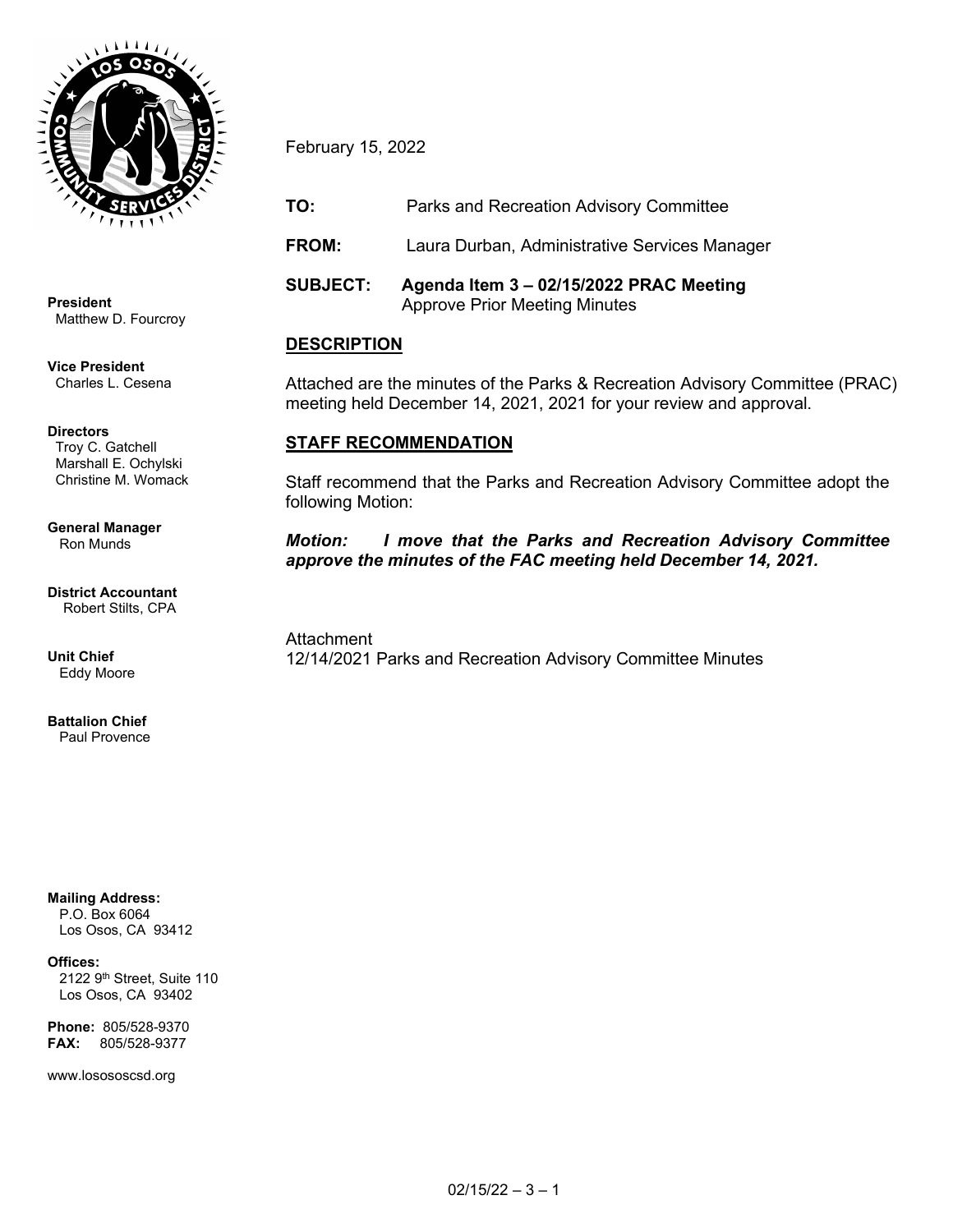### **Los Osos Community Services District DRAFT - Minutes of the Parks & Recreation Advisory Committee Meeting December 14, 2021 at 5:30 p.m. at the District Office**

| <b>AGENDA ITEM</b>                              | <b>DISCUSSION</b>                                                                                                                                                                                                                                                                                                                                                                                           | <b>FOLLOW-UP</b>             |
|-------------------------------------------------|-------------------------------------------------------------------------------------------------------------------------------------------------------------------------------------------------------------------------------------------------------------------------------------------------------------------------------------------------------------------------------------------------------------|------------------------------|
|                                                 |                                                                                                                                                                                                                                                                                                                                                                                                             |                              |
| 1. Call to Order, Flag Salute,<br>and Roll Call | Chairperson Fourcroy called the meeting to order at 5:30 p.m. and<br>introduced new Committee Member Gary Katayama.                                                                                                                                                                                                                                                                                         |                              |
|                                                 | Roll Call:<br>Alissa Feldman, Committee Member - Present.<br>William Fitzgerald, Committee Member - Present<br>Gary Katayama, Committee Member - Present<br>Andrea Lueker, Committee Member - Present<br>Shaunna Sullivan, Committee Member - Absent<br>Troy Gatchell, Vice Chairperson - Absent<br>Matthew Fourcroy, Chairperson - Present                                                                 |                              |
|                                                 | Staff:<br>Ron Munds, General Manager<br>Laura Durban, Administrative Services Manager                                                                                                                                                                                                                                                                                                                       |                              |
| 2. Approve Parks and                            | Chairperson Fourcroy presented the draft minutes to the Committee for                                                                                                                                                                                                                                                                                                                                       | <b>Action: File Approved</b> |
| <b>Recreation Committee</b>                     | approval.                                                                                                                                                                                                                                                                                                                                                                                                   | Minutes.                     |
| <b>Meeting Minutes of</b>                       |                                                                                                                                                                                                                                                                                                                                                                                                             |                              |
| October 19, 2021                                | Public Comment - None                                                                                                                                                                                                                                                                                                                                                                                       |                              |
|                                                 | Committee Member Lueker moved to approve the meeting minutes of<br>October 19, 2021. The motion was seconded by Committee Member<br>Feldman and carried with unanimous consent.                                                                                                                                                                                                                             |                              |
| 3. Dog Park Status Review                       | General Manager Munds provided a presentation and update which is<br>available on the District Website.                                                                                                                                                                                                                                                                                                     | <b>Action: None</b>          |
|                                                 | The Committee discussed the Habitat Conservation Plan and Community<br>Plan; Wallace Group service time available; a community garden and<br>groups interested; parking; public outreach and the draft one-page flyer;<br>surfaces; restroom; County Master Plan; long-term Lease Agreement;<br>management of the property; public comments on the Dog Park submitted<br>prior to the meeting; landscaping. |                              |
|                                                 | Public Comment - Linde Owen commented on parking; community garden;<br>surfaces; restroom; the neighbors.                                                                                                                                                                                                                                                                                                   |                              |
|                                                 | Austin voiced support for a straight-forward Dog Park plan and moving<br>people from using the Middle School; using native sand as surface.                                                                                                                                                                                                                                                                 |                              |
|                                                 | Haydee Pampel commented on using native sand and not using wood<br>chips; voiced support for a community garden.                                                                                                                                                                                                                                                                                            |                              |
|                                                 | Administrative Manager Durban read comments typed in from anonymous<br>commenting on using sand; Margaret Lindt inquired about purple pipe.                                                                                                                                                                                                                                                                 |                              |
|                                                 | General Manager Munds commented on the site being in the Golden State<br>water service area.                                                                                                                                                                                                                                                                                                                |                              |
|                                                 | The Committee discussed a community garden; expanding the dog park<br>since the parking requirement will be less than expected; surfaces and<br>borders; one-page flyer.                                                                                                                                                                                                                                    |                              |
|                                                 | General Manager Munds commented on the one-page flyer noting that<br>parking will be downsized and that a new concept plan will be worked on.                                                                                                                                                                                                                                                               |                              |
|                                                 |                                                                                                                                                                                                                                                                                                                                                                                                             |                              |